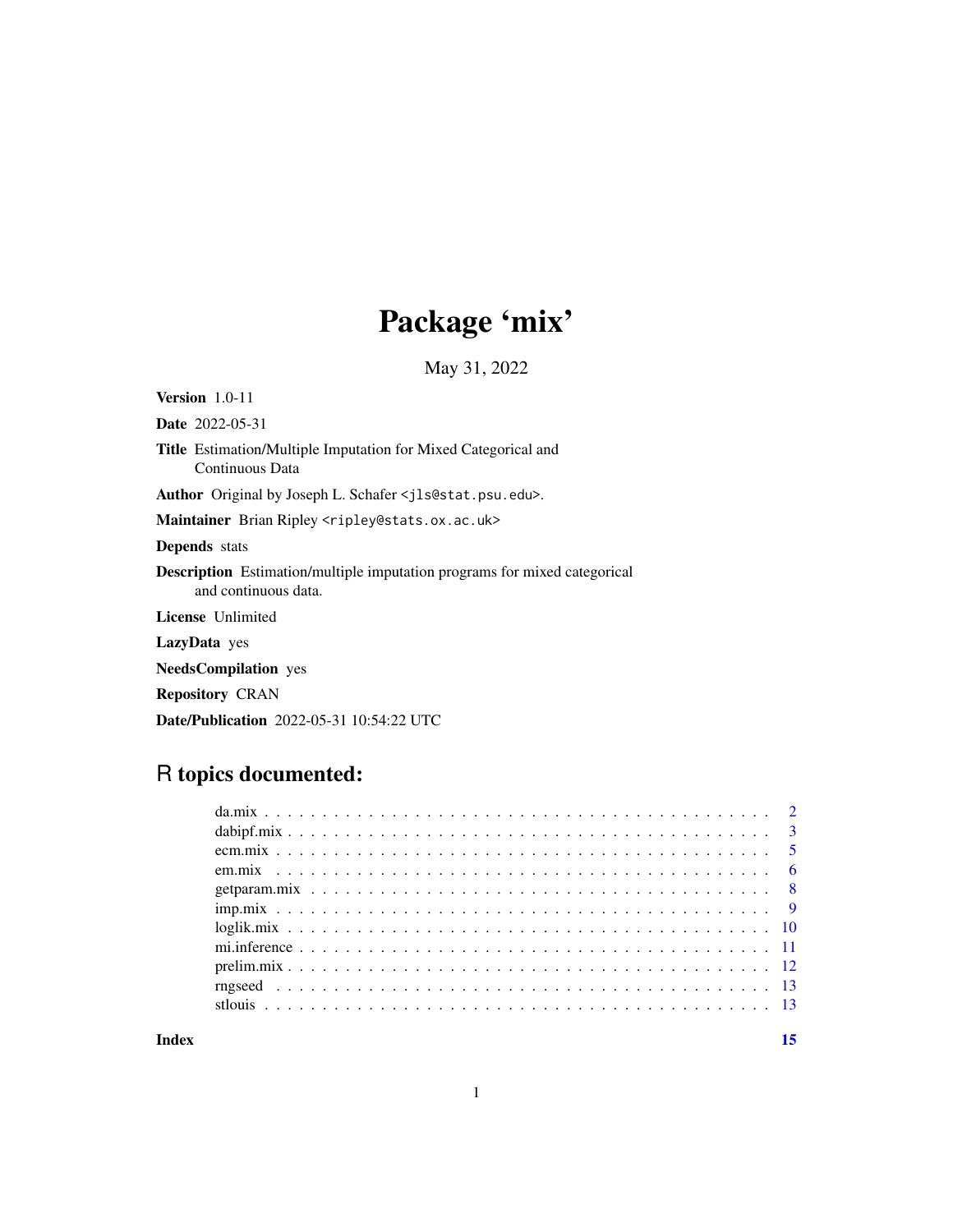<span id="page-1-1"></span><span id="page-1-0"></span>

# Description

Markov Chain Monte Carlo method for generating posterior draws of the parameters of the unrestricted general location model, given a matrix of incomplete mixed data. At each step, missing data are randomly imputed under the current parameter, and a new parameter value is drawn from its posterior distribution given the completed data. After a suitable number of steps are taken, the resulting value of the parameter may be regarded as a random draw from its observed-data posterior distribution. May be used together with  $\text{imp} \cdot \text{mix}$  to create multiple imputations of the missing data.

#### Usage

da.mix(s, start, steps=1, prior=0.5, showits=FALSE)

#### Arguments

| S       | summary list of an incomplete data matrix created by the function prelim.mix.                                                                                                                                                                       |
|---------|-----------------------------------------------------------------------------------------------------------------------------------------------------------------------------------------------------------------------------------------------------|
| start   | starting value of the parameter. This is a parameter list such as one created by<br>the function em.mix.                                                                                                                                            |
| steps   | number of data augmentation steps to be taken.                                                                                                                                                                                                      |
| prior   | Optional vector or array of hyperparameter(s) for a Dirichlet prior distribution.<br>The default is the Jeffreys prior (all hyperparameters $= .5$ ). If structural zeros<br>appear in the table, prior counts for these cells should be set to NA. |
| showits | if TRUE, reports the iterations so the user can monitor the progress of the algo-<br>rithm.                                                                                                                                                         |

#### Details

The prior distribution used by this function is a combination of a Dirichlet prior for the cell probabilities, an improper uniform prior for the within-cell means, and the improper Jeffreys prior for the covariance matrix. The posterior distribution is not guaranteed to exist, especially in sparse-data situations. If this seems to be a problem, then better results may be obtained by imposing restrictions on the parameters; see [ecm.mix](#page-4-1) and [dabipf.mix](#page-2-1).

#### Value

A new parameter list. The parameter can be put into a more understandable format by the function getparam.mix.

#### **Note**

The random number generator seed must be set at least once by the function rngseed before this function can be used.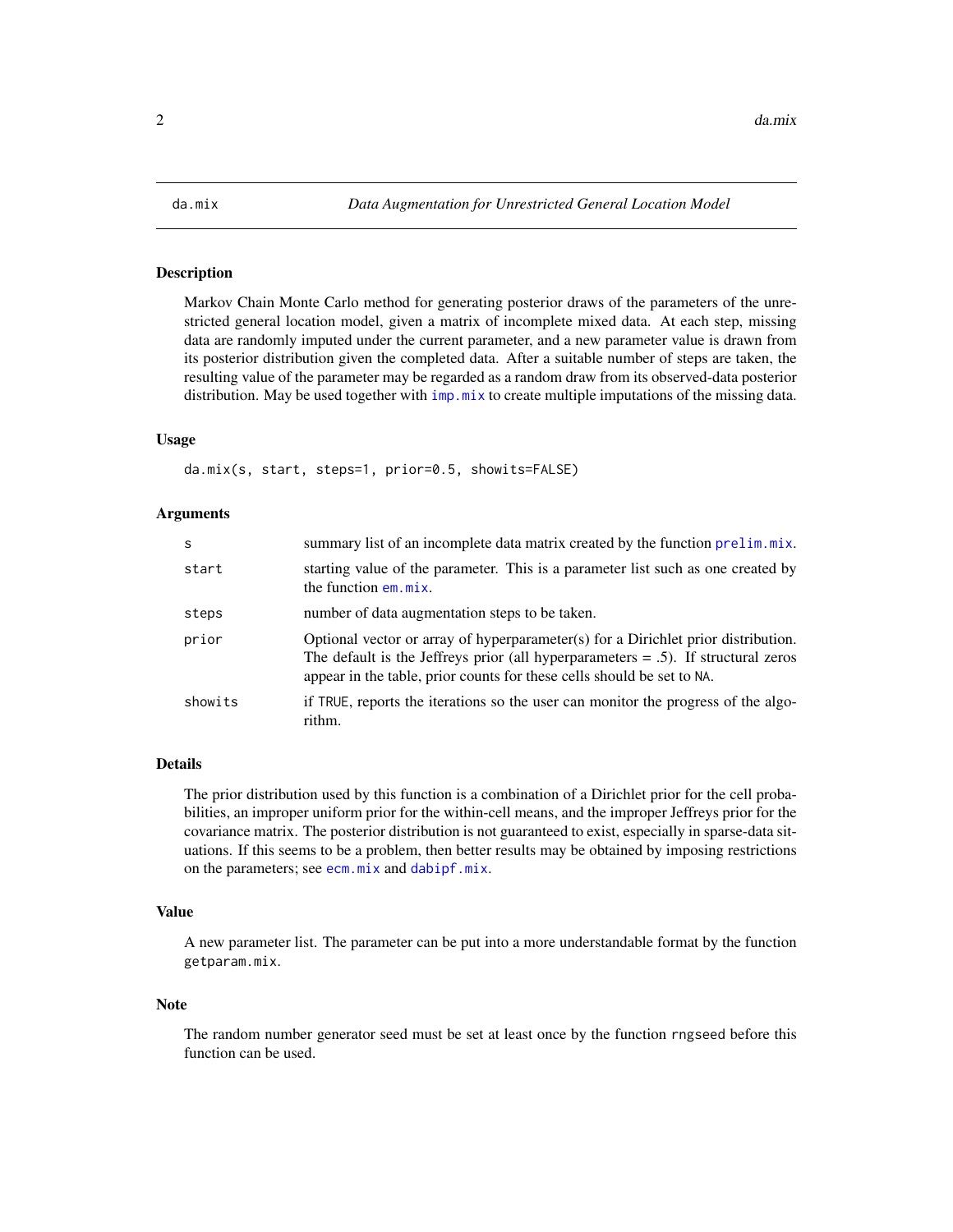# <span id="page-2-0"></span>dabipf.mix 3

# References

Schafer, J. L. (1996) *Analysis of Incomplete Multivariate Data.* Chapman & Hall, Chapter 9.

#### See Also

[prelim.mix](#page-11-1), [getparam.mix](#page-7-1), [em.mix](#page-5-1), and [rngseed](#page-12-1).

#### Examples

```
data(stlouis)
s <- prelim.mix(stlouis,3) # preliminary manipulations
thetahat \leq em.mix(s) # find ML estimate
rngseed(1234567) # set random number generator seed
newtheta <- da.mix(s, thetahat, steps=100, showits=TRUE) # take 100 steps
ximpl < -imp.mix(s, newtheta) # impute under newtheta
```
<span id="page-2-1"></span>dabipf.mix *Data Augmentation/Bayesian IPF Algorithm for Restricted General Location Models*

# Description

Markov Chain Monte Carlo method for generating posterior draws of the parameters of the unrestricted general location model, given a matrix of incomplete mixed data. After a suitable number of steps are taken, the resulting value of the parameter may be regarded as a random draw from its observed-data posterior distribution. May be used together with [imp.mix](#page-8-1) to create multiple imputations of the missing data.

#### Usage

```
dabipf.mix(s, margins, design, start, steps=1, prior=0.5,
           showits=FALSE)
```
#### Arguments

| <sub>S</sub> | summary list of an incomplete data matrix created by the function prelim.mix.                                                                                                                                                                                                                                                                                                                                                                                                                       |
|--------------|-----------------------------------------------------------------------------------------------------------------------------------------------------------------------------------------------------------------------------------------------------------------------------------------------------------------------------------------------------------------------------------------------------------------------------------------------------------------------------------------------------|
| margins      | vector describing the sufficient configurations or margins in the desired loglin-<br>ear model. The variables are ordered in the original order of the columns of<br>x, so that 1 refers to $x[, 1], 2$ refers to $x[, 2],$ and so on. A margin is de-<br>scribed by the factors not summed over, and margins are separated by zeros.<br>Thus $c(1,2,0,2,3,0,1,3)$ would indicate the $(1,2)$ , $(2,3)$ , and $(1,3)$ margins in a<br>three-way table, i.e., the model of no three-way association. |
| design       | design matrix specifying the relationship of the continuous variables to the cat-<br>egorical ones. The dimension is $c(D, r)$ where D is the number of cells in the<br>contingency table, and $r$ is the number of effects which must be less than or<br>equal to $D$ . The order of the rows corresponds to the storage order of the cell<br>probabilities in the contingency table; see get param mix for details.                                                                               |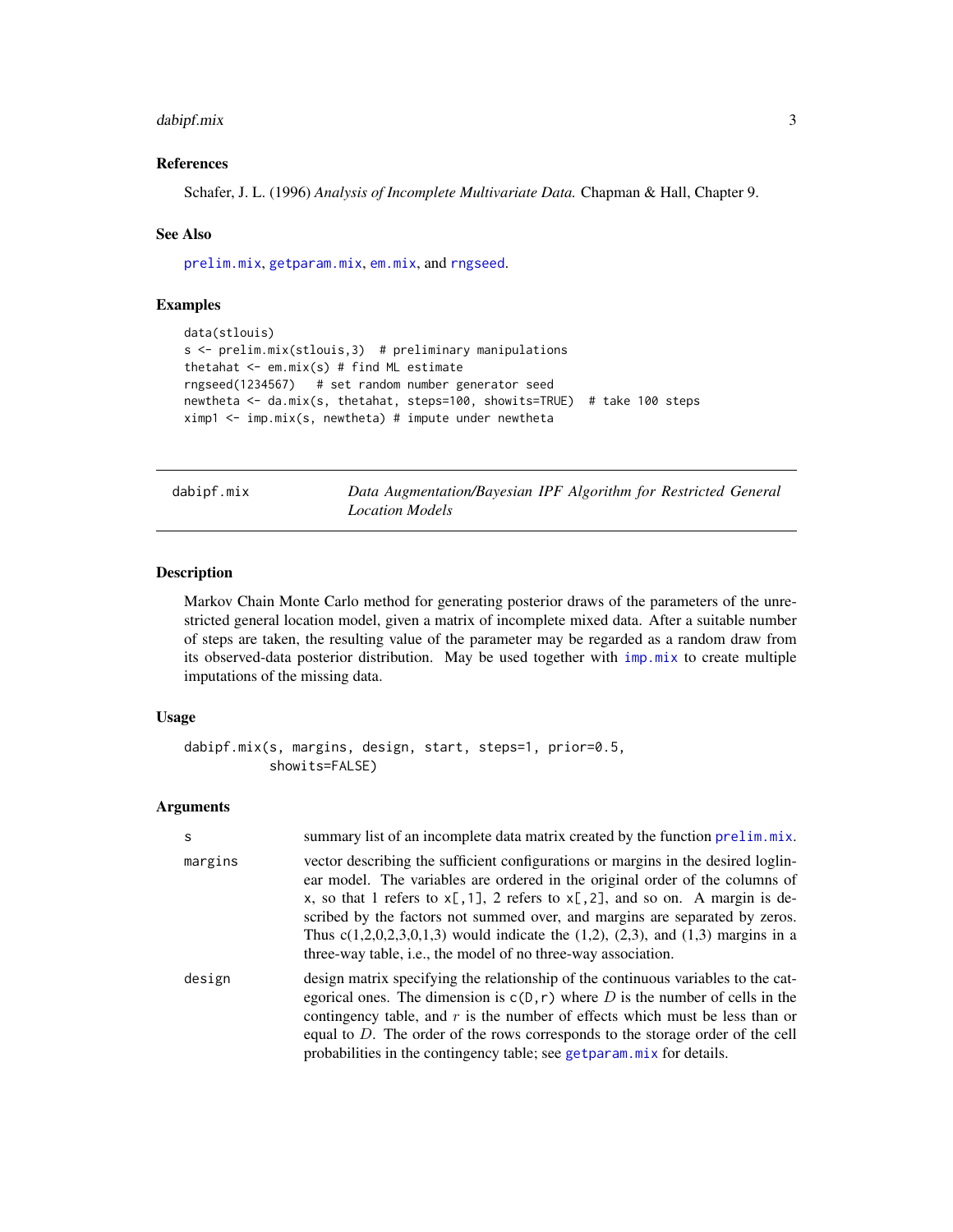<span id="page-3-0"></span>

| start   | starting value of the parameter. This is a parameter list such as one created by<br>this function or by ecm.mix.                                                                                                                                    |
|---------|-----------------------------------------------------------------------------------------------------------------------------------------------------------------------------------------------------------------------------------------------------|
| steps   | number of steps of data augmentation-Bayesian IPF to be taken.                                                                                                                                                                                      |
| prior   | Optional vector or array of hyperparameter(s) for a Dirichlet prior distribution.<br>The default is the Jeffreys prior (all hyperparameters $= .5$ ). If structural zeros<br>appear in the table, prior counts for these cells should be set to NA. |
| showits | if TRUE, reports the iterations so the user can monitor the progress of the algo-<br>rithm.                                                                                                                                                         |

# Details

The prior distribution used by this function is a combination of a constrained Dirichlet prior for the cell probabilities, an improper uniform prior for the regression coefficients, and the improper Jeffreys prior for the covariance matrix. The posterior distribution is not guaranteed to exist, especially in sparse-data situations. If this seems to be a problem, then better results may be obtained by imposing restrictions further restrictions on the parameters.

#### Value

a new parameter list. The parameter can be put into a more understandable format by the function [getparam.mix](#page-7-1).

# **Note**

The random number generator seed must be set at least once by the function [rngseed](#page-12-1) before this function can be used.

The starting value should satisfy the restrictions of the model and should lie in the interior of the parameter space. A suitable starting value can be obtained by running [ecm.mix](#page-4-1), possibly with the prior hyperparameters set to some value greater than 1, to ensure that the mode lies in the interior.

#### References

Schafer, J. L. (1996) *Analysis of Incomplete Multivariate Data.* Chapman & Hall, Chapter 9.

#### See Also

[prelim.mix](#page-11-1), [getparam.mix](#page-7-1), [ecm.mix](#page-4-1), [rngseed](#page-12-1), [imp.mix](#page-8-1).

#### Examples

```
data(stlouis)
s <- prelim.mix(stlouis,3) # do preliminary manipulations
margins \leq c(1,2,3) # saturated contingency table model
design \leq diag(rep(1,12)) # identity matrix D=no of cells
thetahat <- ecm.mix(s,margins,design) # find ML estimate
rngseed(1234567) # random generator seed
newtheta <- dabipf.mix(s,margins,design,thetahat,steps=200)
ximp <- imp.mix(s,newtheta,stlouis) # impute under newtheta
```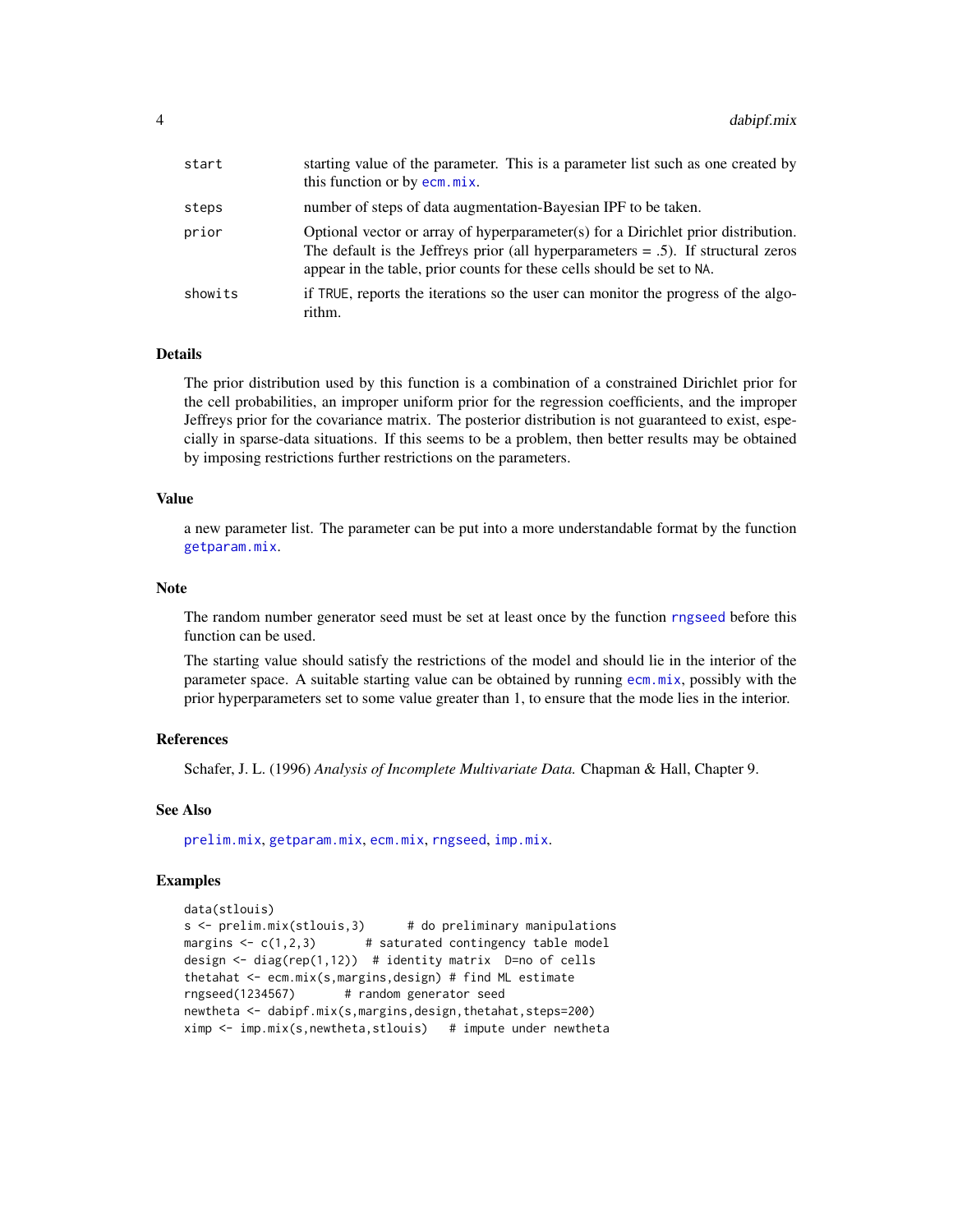<span id="page-4-1"></span><span id="page-4-0"></span>

# Description

Computes maximum-likelihood estimates for the parameters of the general location model from an incomplete mixed dataset.

# Usage

```
ecm.mix(s, margins, design, start, prior=1, maxits=1000,
        showits=TRUE, eps=0.0001)
```
# Arguments

| s       | summary list of an incomplete data matrix x produced by the function prelim.mix.                                                                                                                                                                                                                                                                                                                                                                                                                    |
|---------|-----------------------------------------------------------------------------------------------------------------------------------------------------------------------------------------------------------------------------------------------------------------------------------------------------------------------------------------------------------------------------------------------------------------------------------------------------------------------------------------------------|
| margins | vector describing the sufficient configurations or margins in the desired loglin-<br>ear model. The variables are ordered in the original order of the columns of<br>x, so that 1 refers to $x[, 1], 2$ refers to $x[, 2],$ and so on. A margin is de-<br>scribed by the factors not summed over, and margins are separated by zeros.<br>Thus $c(1,2,0,2,3,0,1,3)$ would indicate the $(1,2)$ , $(2,3)$ , and $(1,3)$ margins in a<br>three-way table, i.e., the model of no three-way association. |
| design  | design matrix specifying the relationship of the continuous variables to the cat-<br>egorical ones. The dimension is $c(D, r)$ where D is the number of cells in the<br>contingency table, and $r$ is the number of effects which must be less than or<br>equal to $D$ . The order of the rows corresponds to the storage order of the cell<br>probabilities in the contingency table; see getparam.mix for details.                                                                                |
| start   | optional starting value of the parameter. This is a list such as one created by this<br>function or by dabipf.mix. If structural zeros appear in the table, start\$pi<br>should contain zeros in those positions and ones elsewhere. If no starting value<br>is supplied, ecm. mix chooses its own appropriate starting value.                                                                                                                                                                      |
| prior   | Optional vector or array of hyperparameter(s) for a Dirichlet prior distribution.<br>By default, uses a uniform prior on the cell probabilities. ECM finds the pos-<br>terior mode, which under a uniform prior is the same as a maximum-likelihood<br>estimate. If structural zeros appear in the table, hyperparameters for those cells<br>should be set to NA                                                                                                                                    |
| maxits  | maximum number of iterations performed. The algorithm will stop if the pa-<br>rameter still has not converged after this many iterations.                                                                                                                                                                                                                                                                                                                                                           |
| showits | if TRUE, reports the iterations of ECM so the user can monitor the progress of<br>the algorithm.                                                                                                                                                                                                                                                                                                                                                                                                    |
| eps     | optional convergence criterion. The algorithm stops when the maximum relative<br>difference in every parameter from one iteration to the next is less than or equal<br>to this value.                                                                                                                                                                                                                                                                                                               |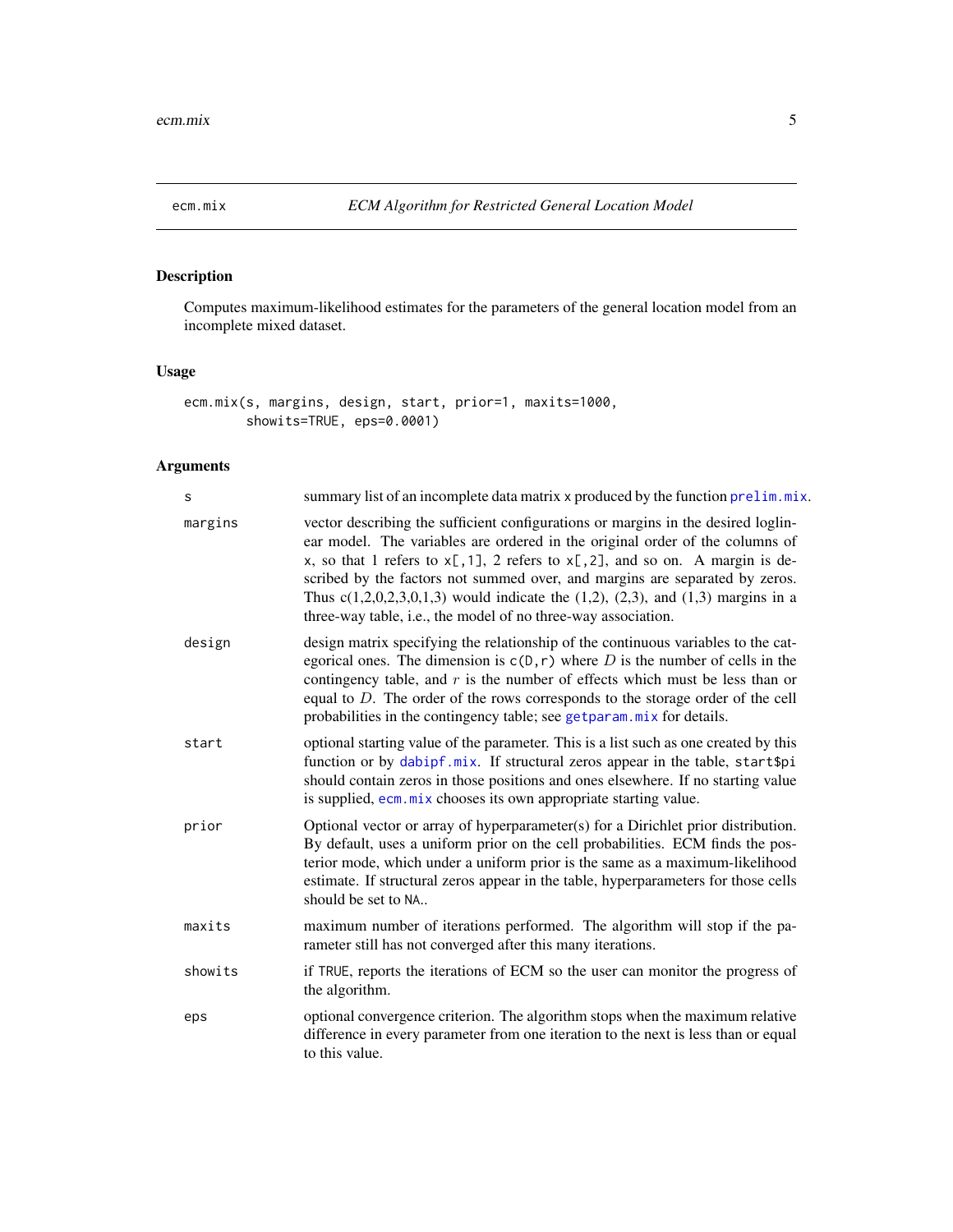#### <span id="page-5-0"></span>Value

a list representing the maximum-likelihood estimates (or posterior mode) of the normal parameters. This list contains cell probabilities, cell means, and covariances. The parameter can be transformed back to the original scale and put into a more understandable format by the function [getparam.mix](#page-7-1).

#### Note

If zero cell counts occur in the complete-data table, the maximum likelihood estimate may not be unique, and the algorithm may converge to different stationary values depending on the starting value. Also, if zero cell counts occur in the complete-data table, the ML estimate may lie on the boundary of the parameter space.

#### References

Schafer, J. L. (1996) *Analysis of Incomplete Multivariate Data.* Chapman & Hall, Chapter 9.

#### See Also

[prelim.mix](#page-11-1), [em.mix](#page-5-1), [getparam.mix](#page-7-1), [loglik.mix](#page-9-1).

#### Examples

```
data(stlouis)
s <- prelim.mix(stlouis,3) # preliminary manipulations
margins \leq c(1,2,3) # saturated loglinear model
design \le diag(rep(1,12)) # identity matrix, D=no of cells
thetahat \leq ecm.mix(s, margins, design) # should be same as em.mix(s)
loglik.mix(s,thetahat) # loglikelihood at thetahat
```
em.mix *EM Algorithm for Unrestricted General Location Model*

#### Description

Computes maximum-likelihood estimates for the parameters of the unrestricted general location model from an incomplete mixed dataset.

#### Usage

```
em.mix(s, start, prior=1, maxits=1000, showits=TRUE, eps=0.0001)
```
#### Arguments

s summary list of an incomplete data matrix produced by the function [prelim.mix](#page-11-1). start optional starting value of the parameter. This is a parameter list in packed storage, such as one returned by this function or by [da.mix](#page-1-1). If structural zeros appear in the contingency table, start\$pi should contain zeros in those positions and ones elsewhere. If no starting value is supplied, em.mix chooses its own appropriate starting value.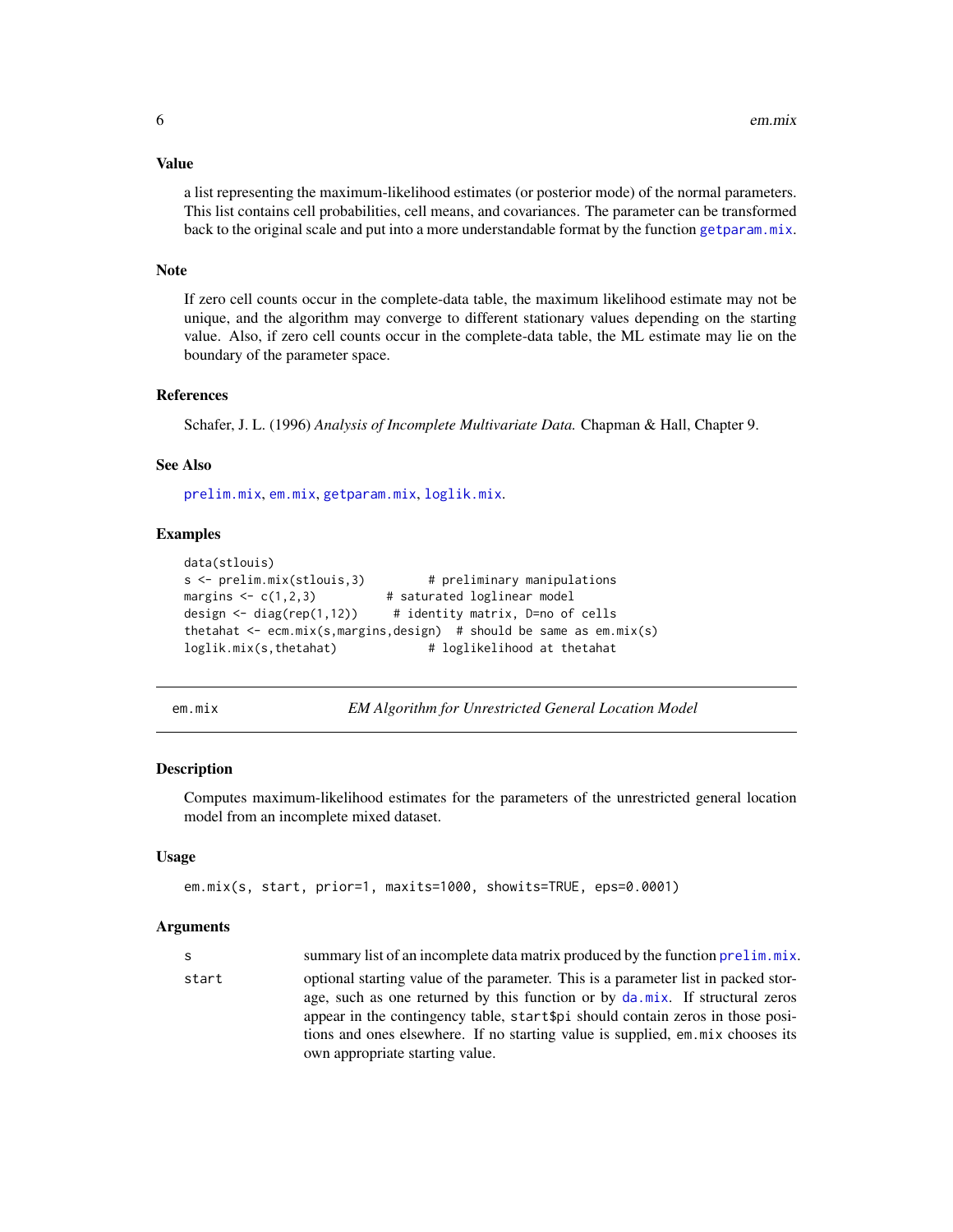#### <span id="page-6-0"></span>em.mix 7

| prior   | Optional vector or array of hyperparameters for a Dirichlet prior distribution.<br>By default, uses a uniform prior on the cell probabilities (all hyperparameters<br>set to one). EM algorithm finds the posterior mode, which under a uniform prior<br>is the same as a maximum-likelihood estimate. If structural zeros appear in the<br>table, the corresponding hyperparameters should be set to NA. |
|---------|-----------------------------------------------------------------------------------------------------------------------------------------------------------------------------------------------------------------------------------------------------------------------------------------------------------------------------------------------------------------------------------------------------------|
| maxits  | maximum number of iterations performed. The algorithm will stop if the pa-<br>rameter still has not converged after this many iterations.                                                                                                                                                                                                                                                                 |
| showits | if TRUE, reports the iterations of EM so the user can monitor the progress of the<br>algorithm.                                                                                                                                                                                                                                                                                                           |
| eps     | optional convergence criterion. The algorithm stops when the maximum relative<br>difference in every parameter from one iteration to the next is less than or equal<br>to this value.                                                                                                                                                                                                                     |

#### Value

a list representing the maximum-likelihood estimates (or posterior mode) of the normal parameters. This list contains cell probabilities, cell means, and covariances. The parameter can be transformed back to the original scale and put into a more understandable format by the function [getparam.mix](#page-7-1).

#### Note

If zero cell counts occur in the complete-data table, the maximum likelihood estimate may not be unique, and the algorithm may converge to different stationary values depending on the starting value. Also, if zero cell counts occur in the complete-data table, the ML estimate may lie on the boundary of the parameter space.

#### References

Schafer, J. L. (1996) *Analysis of Incomplete Multivariate Data.* Chapman & Hall, Chapter 9.

# See Also

[prelim.mix](#page-11-1), [getparam.mix](#page-7-1), and [ecm.mix](#page-4-1).

#### Examples

```
data(stlouis)
s \le prelim.mix(stlouis, 3) # do preliminary manipulations
thetahat \leq em.mix(s) # compute ML estimate
getparam.mix(s,thetahat, corr=TRUE) # look at estimated parameters
```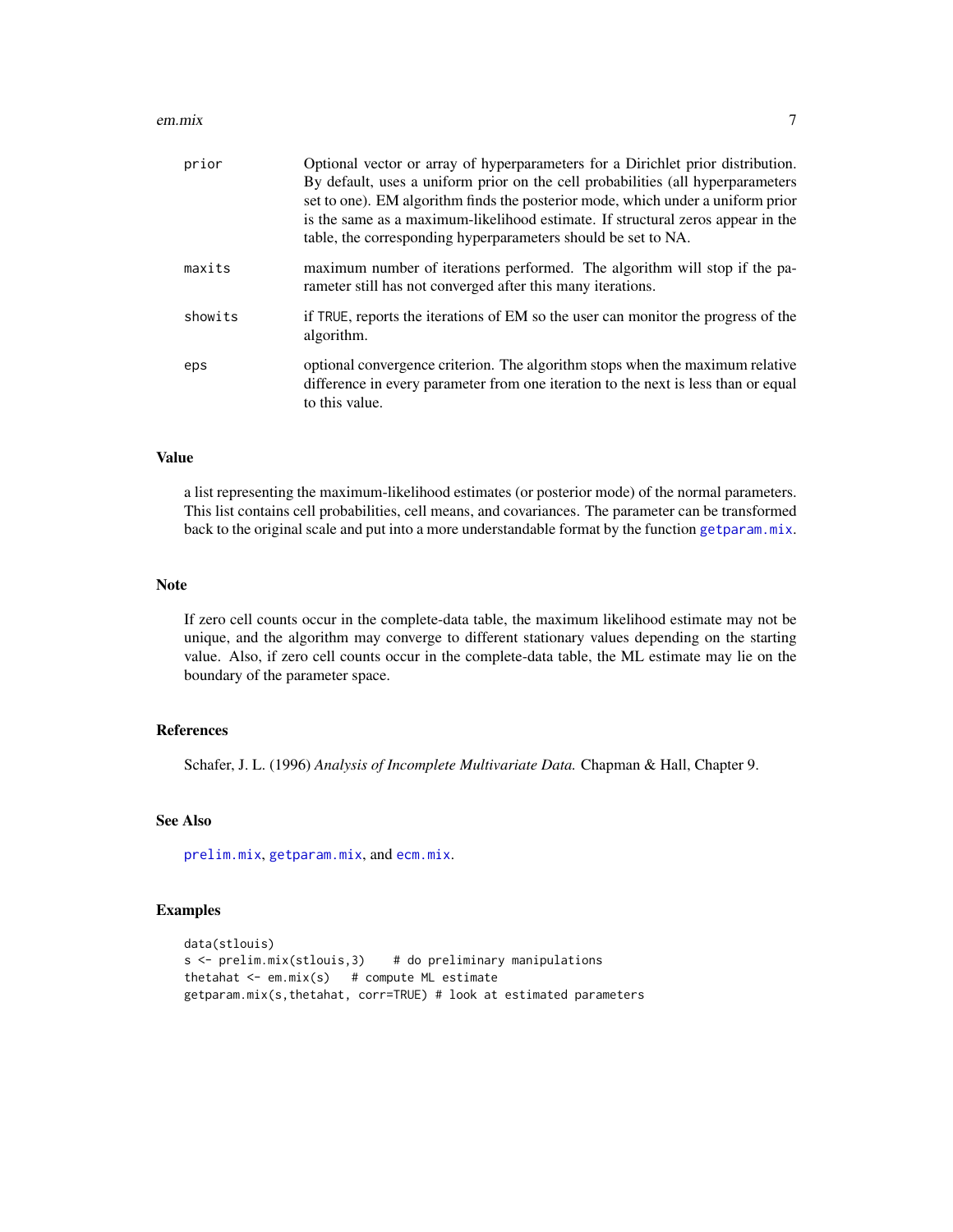<span id="page-7-1"></span><span id="page-7-0"></span>

# Description

Present parameters of general location model in an understandable format.

# Usage

```
getparam.mix(s, theta, corr=FALSE)
```
# Arguments

| -S    | summary list of an incomplete normal data matrix created by the function prelim.mix.                                                                                                                                                                                                         |
|-------|----------------------------------------------------------------------------------------------------------------------------------------------------------------------------------------------------------------------------------------------------------------------------------------------|
| theta | list of parameters such as one produced by the function $em.mix$ , $da.mix$ , $ecm.mix$ ,<br>or dabipf.mix.                                                                                                                                                                                  |
| corr  | if FALSE, returns a list containing an array of cell probabilities, a matrix of cell<br>means, and a variance-covariance matrix. If TRUE, returns a list containing an<br>array of cell probabilities, a matrix of cell means, a vector of standard deviations,<br>and a correlation matrix. |

### Value

if corr=FALSE, a list containing the components pi, mu and sigma; if corr=TRUE, a list containing the components pi, mu, sdv, and r.

The components are:

| рi           | array of cell probabilities whose dimensions correspond to the columns of the<br>categorical part of \$x\$. The dimension is $c(max(x[, 1])$ , $max(x[, 2])$ , , $max(x[, p])$ )<br>where $p$ is the number of categorical variables.                                                                                                                                                                                                                                                             |
|--------------|---------------------------------------------------------------------------------------------------------------------------------------------------------------------------------------------------------------------------------------------------------------------------------------------------------------------------------------------------------------------------------------------------------------------------------------------------------------------------------------------------|
| mu           | Matrix of cell means. The dimension is $c(q, D)$ where q is the number of contin-<br>uous variables in x, and D is length (pi). The order of the rows, corresponding<br>to the elements of pi, is the same order we would get by vectorizing pi, as in<br>$\alpha$ as . vector( $pi$ ); it is the usual lexicographic order used by S and Fortran, with<br>the subscript corresponding to $x$ [,1] varying the fastest, and the subscript cor-<br>responding to $x$ [, $p$ ] varying the slowest. |
| sigma        | matrix of variances and covariances corresponding to the continuous variables<br>in $x$ .                                                                                                                                                                                                                                                                                                                                                                                                         |
| sdv          | vector of standard deviations corresponding to the continuous variables in x.                                                                                                                                                                                                                                                                                                                                                                                                                     |
| $\mathsf{r}$ | matrix of correlations corresponding to the continuous variables in x.                                                                                                                                                                                                                                                                                                                                                                                                                            |

# Note

In a restricted general location model, the matrix of means is required to satisfy  $t$ (mu)=A%\*%beta for a given design matrix A. To obtain beta, perform a multivariate regression of t(mu) on A — for example, beta <- lsfit(A, t(mu), intercept=FALSE)\$coef.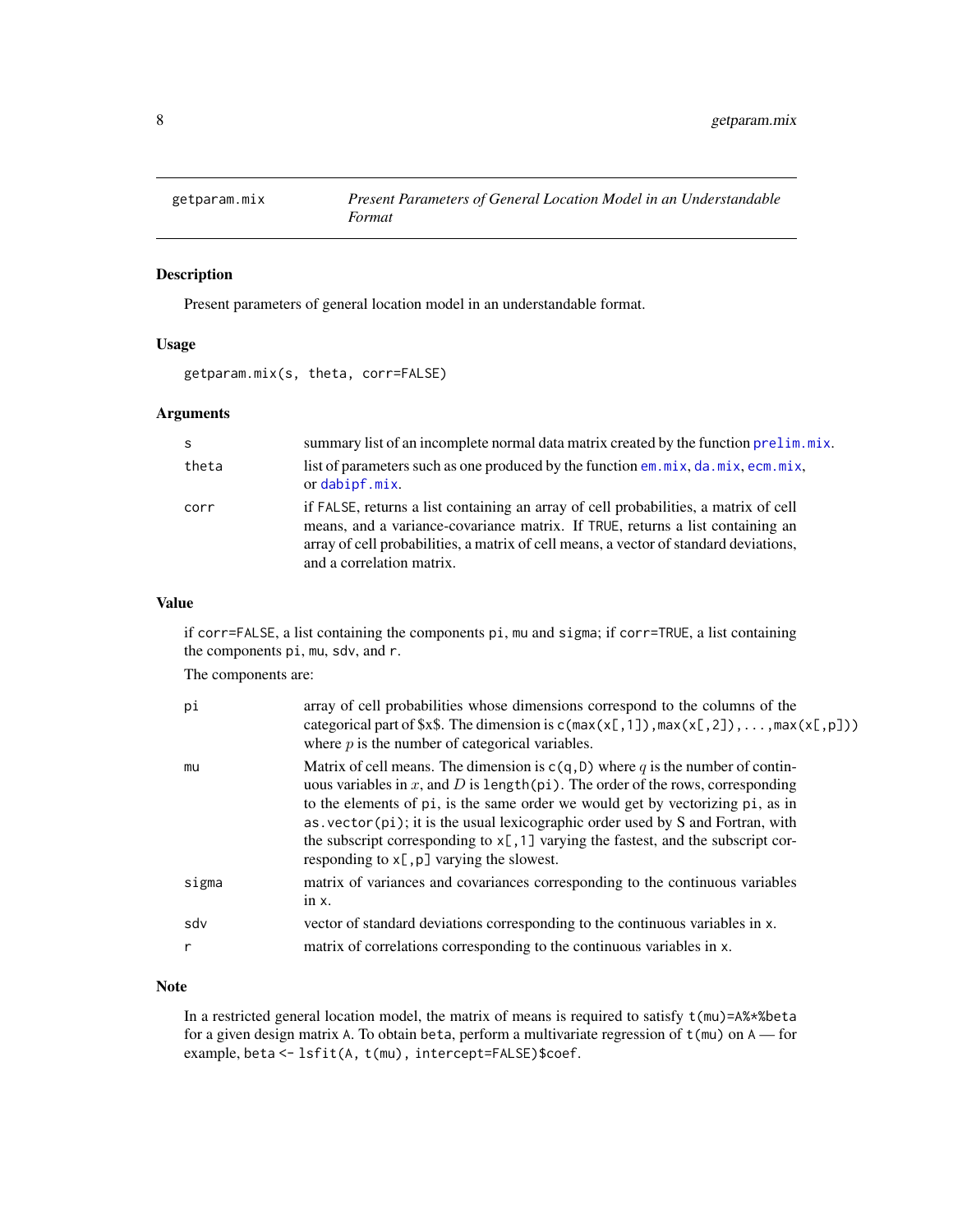#### <span id="page-8-0"></span>imp.mix 9

### References

Schafer, J. L. (1996) *Analysis of Incomplete Multivariate Data.* Chapman & Hall, Chapter 9.

#### See Also

[prelim.mix](#page-11-1), [em.mix](#page-5-1), [ecm.mix](#page-4-1), [da.mix](#page-1-1), [dabipf.mix](#page-2-1).

### Examples

```
data(stlouis)
s \le prelim.mix(stlouis, 3) # do preliminary manipulations
thetahat \leq em.mix(s) # compute ML estimate
getparam.mix(s, thetahat, corr=TRUE)$r # look at estimated correlations
```
<span id="page-8-1"></span>

imp.mix *Impute Missing Data Under General Location Model*

# Description

This function, when used with [da.mix](#page-1-1) or [dabipf.mix](#page-2-1), can be used to create proper multiple imputations of missing data under the general location model with or without restrictions.

#### Usage

imp.mix(s, theta, x)

#### Arguments

| -S           | summary list of an incomplete data matrix x created by the function prelim.mix.                                                                                                                                                |
|--------------|--------------------------------------------------------------------------------------------------------------------------------------------------------------------------------------------------------------------------------|
| theta        | value of the parameter under which the missing data are to be randomly imputed.<br>This is a parameter list such as one created by da. mix or dabipf. mix.                                                                     |
| $\mathsf{x}$ | the original data matrix used to create the summary list s. If this argument is not<br>supplied, then the data matrix returned by this function may disagree slightly<br>with the observed values in x due to rounding errors. |

# Details

This function is essentially the I-step of data augmentation.

# Value

a matrix of the same form as x, but with all missing values filled in with simulated values drawn from their predictive distribution given the observed data and the specified parameter.

#### Note

The random number generator seed must be set at least once by the function [rngseed](#page-12-1) before this function can be used.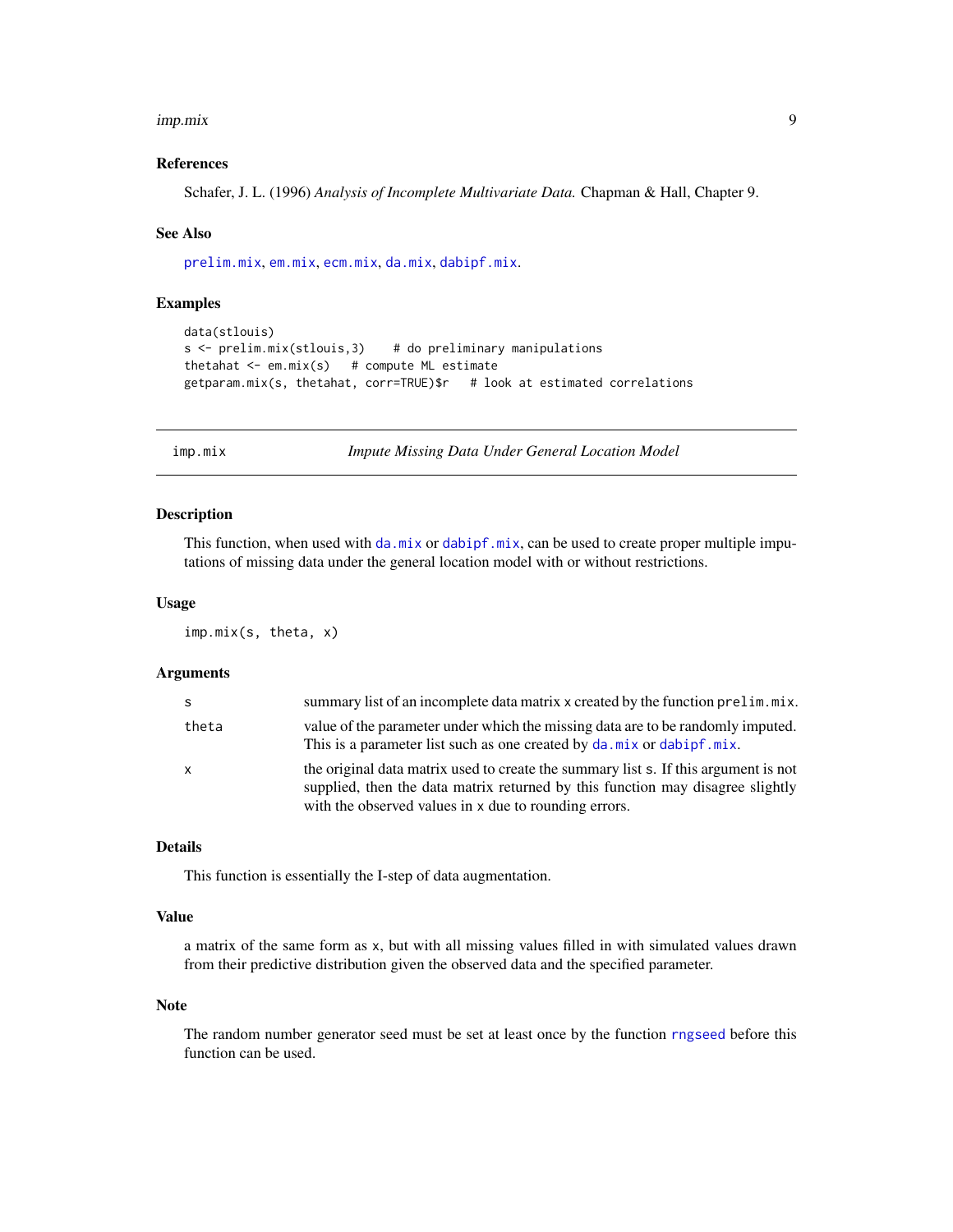#### <span id="page-9-0"></span>References

Schafer, J. L. (1996) *Analysis of Incomplete Multivariate Data.* Chapman & Hall, Chapter 9.

# See Also

[prelim.mix](#page-11-1), [da.mix](#page-1-1), [dabipf.mix](#page-2-1), [rngseed](#page-12-1)

# Examples

```
data(stlouis)
s < - prelim.mix(stlouis, 3) # do preliminary manipulations
thetahat \leq em.mix(s) # ML estimate for unrestricted model
rngseed(1234567) # set random number generator seed
newtheta <- da.mix(s,thetahat,steps=100) # data augmentation
ximp \leq imp.mix(s, newtheta, stlouis) # impute under newtheta
```
loglik.mix *Loglikelihood for Incomplete Data under the General Location Model*

# Description

Calculates the observed-data loglikelihood under the general location model at a user-specified parameter value.

#### Usage

loglik.mix(s, theta)

# Arguments

|       | summary list of an incomplete data matrix x created by the function prelim.mix. |
|-------|---------------------------------------------------------------------------------|
| theta | parameter list, such as one produced by ecm. mix or da. mix.                    |

# Value

the value of the loglikelihood function at theta.

#### References

Schafer, J. L. (1996) *Analysis of Incomplete Multivariate Data.* Chapman & Hall, Chapter 9.

#### See Also

[prelim.mix](#page-11-1), [em.mix](#page-5-1), [ecm.mix](#page-4-1).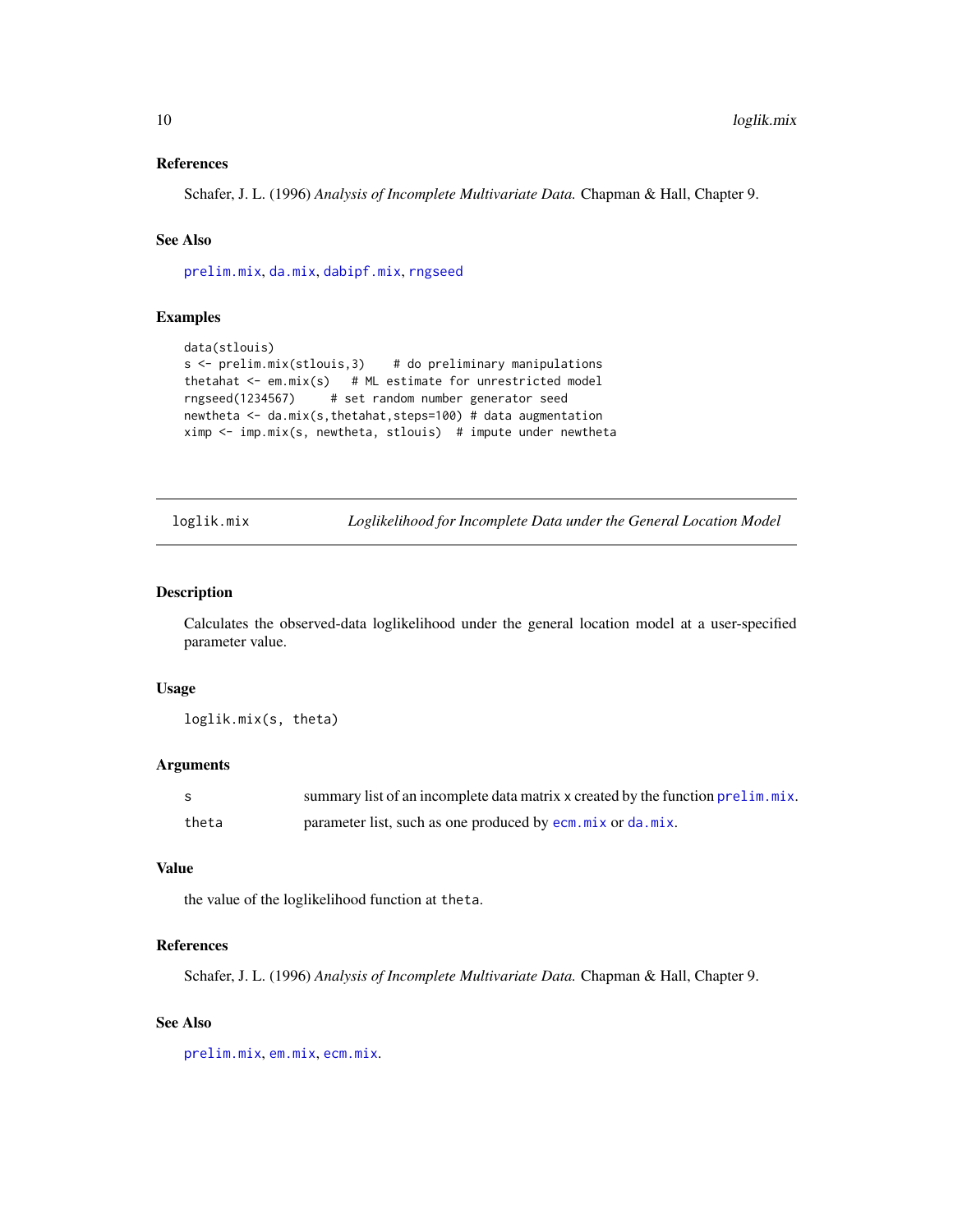#### <span id="page-10-0"></span>mi.inference 11

# Examples

```
data(stlouis)
s <- prelim.mix(stlouis,3) # preliminary manipulations
thetahat \leq em.mix(s) # MLE under unrestricted general location model
loglik.mix(s, thetahat) # loglikelihood at thetahat
```
# mi.inference *Multiple Imputation Inference*

# Description

Combines estimates and standard errors from m complete-data analyses performed on m imputed datasets to produce a single inference. Uses the technique described by Rubin (1987) for multiple imputation inference for a scalar estimand.

#### Usage

mi.inference(est, std.err, confidence=0.95)

# Arguments

| est        | a list of m (at least 2) vectors representing estimates (e.g., vectors of estimated<br>regression coefficients) from complete-data analyses performed on $m$ imputed<br>datasets. |
|------------|-----------------------------------------------------------------------------------------------------------------------------------------------------------------------------------|
| std.err    | a list of $m$ vectors containing standard errors from the complete-data analyses<br>corresponding to the estimates in est.                                                        |
| confidence | desired coverage of interval estimates.                                                                                                                                           |

#### Value

a list with the following components, each of which is a vector of the same length as the components of est and std.err:

| est     | the average of the complete-data estimates.                                                                                          |
|---------|--------------------------------------------------------------------------------------------------------------------------------------|
| std.err | standard errors incorporating both the between and the within-imputation uncer-<br>tainty (the square root of the "total variance"). |
| df      | degrees of freedom associated with the t reference distribution used for interval<br>estimates.                                      |
| signif  | P-values for the two-tailed hypothesis tests that the estimated quantities are<br>equal to zero.                                     |
| lower   | lower limits of the (100*confidence)% interval estimates.                                                                            |
| upper   | upper limits of the $(100*$ confidence)% interval estimates.                                                                         |
| r       | estimated relative increases in variance due to nonresponse.                                                                         |
| fminf   | estimated fractions of missing information.                                                                                          |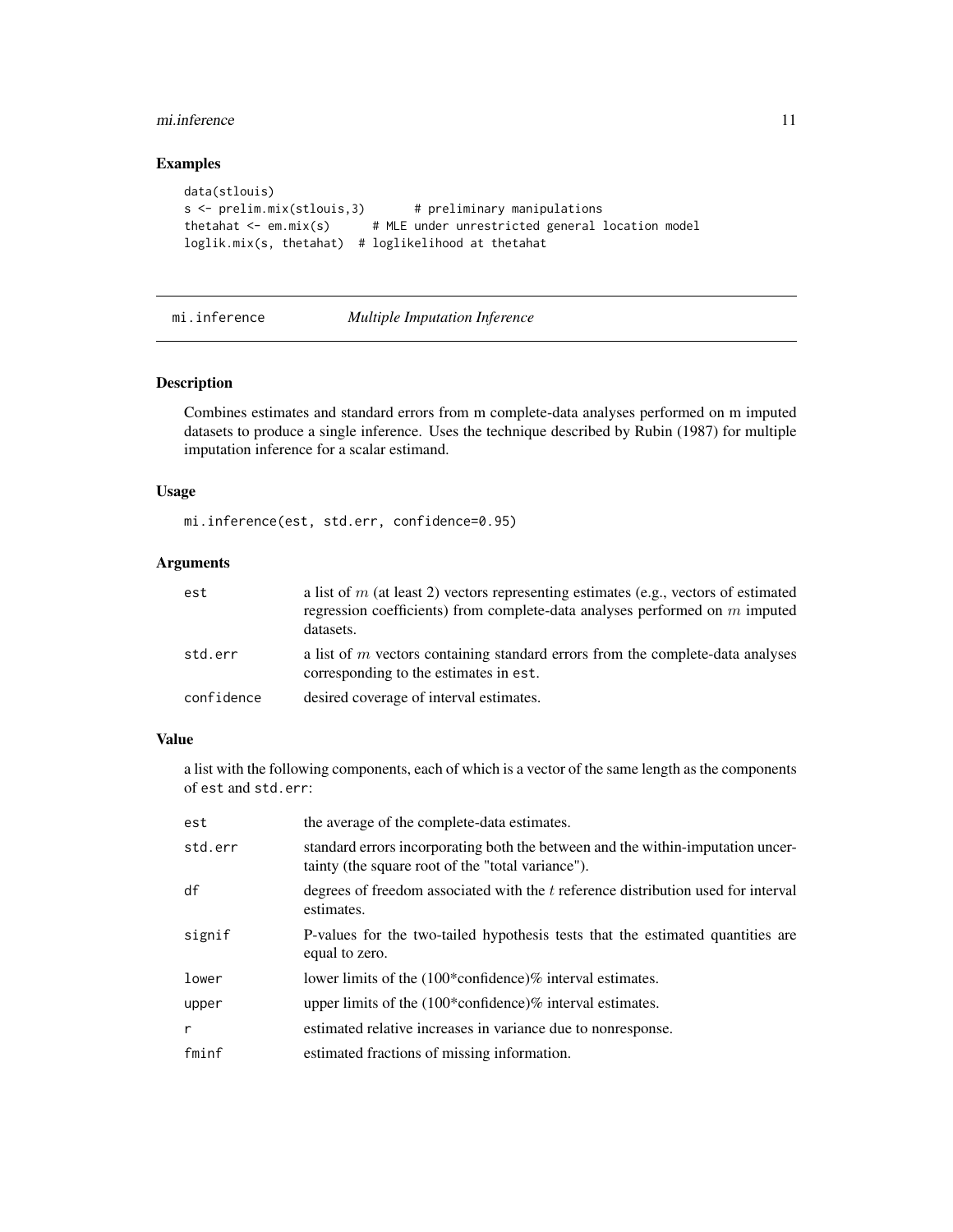# <span id="page-11-0"></span>Method

Uses the method described on pp. 76-77 of Rubin (1987) for combining the complete-data estimates from \$m\$ imputed datasets for a scalar estimand. Significance levels and interval estimates are approximately valid for each one-dimensional estimand, not for all of them jointly.

#### References

Rubin, D. B. (1987) *Multiple Imputation for Nonresponse in Surveys.* Wiley. Schafer, J. L. (1996) *Analysis of Incomplete Multivariate Data.* Chapman & Hall.

<span id="page-11-1"></span>

prelim.mix *Preliminary Manipulations on Matrix of Incomplete Mixed Data*

#### Description

This function performs grouping and sorting operations on a mixed dataset with missing values. It creates a list that is needed for input to [em.mix](#page-5-1), [da.mix](#page-1-1), [imp.mix](#page-8-1), etc.

#### Usage

prelim.mix(x, p)

# Arguments

| $\mathsf{X}$ | data matrix containing missing values. The rows of x correspond to observa-<br>tional units, and the columns to variables. Missing values are denoted by NA.                                                              |
|--------------|---------------------------------------------------------------------------------------------------------------------------------------------------------------------------------------------------------------------------|
|              | The categorical variables must be in the first p columns of x, and they must be<br>coded with consecutive positive integers starting with 1. For example, a binary<br>variable must be coded as $1,2$ rather than $0,1$ . |
| p            | number of categorical variables in x                                                                                                                                                                                      |

#### Value

a list of twenty-nine (!) components that summarize various features of x after the data have been collapsed, centered, scaled, and sorted by missingness patterns. Components that might be of interest to the user include:

| nmis | a vector of length $ncol(x)$ containing the number of missing values for each<br>variable in x.                                                                                                                                                             |
|------|-------------------------------------------------------------------------------------------------------------------------------------------------------------------------------------------------------------------------------------------------------------|
| r    | matrix of response indicators showing the missing data patterns in x. Observed<br>values are indicated by 1 and missing values by 0. The row names give the num-<br>ber of observations in each pattern, and the columns correspond to the columns<br>of x. |

# References

Schafer, J. L. (1996) *Analysis of Incomplete Multivariate Data.* Chapman & Hall, Chapter 9.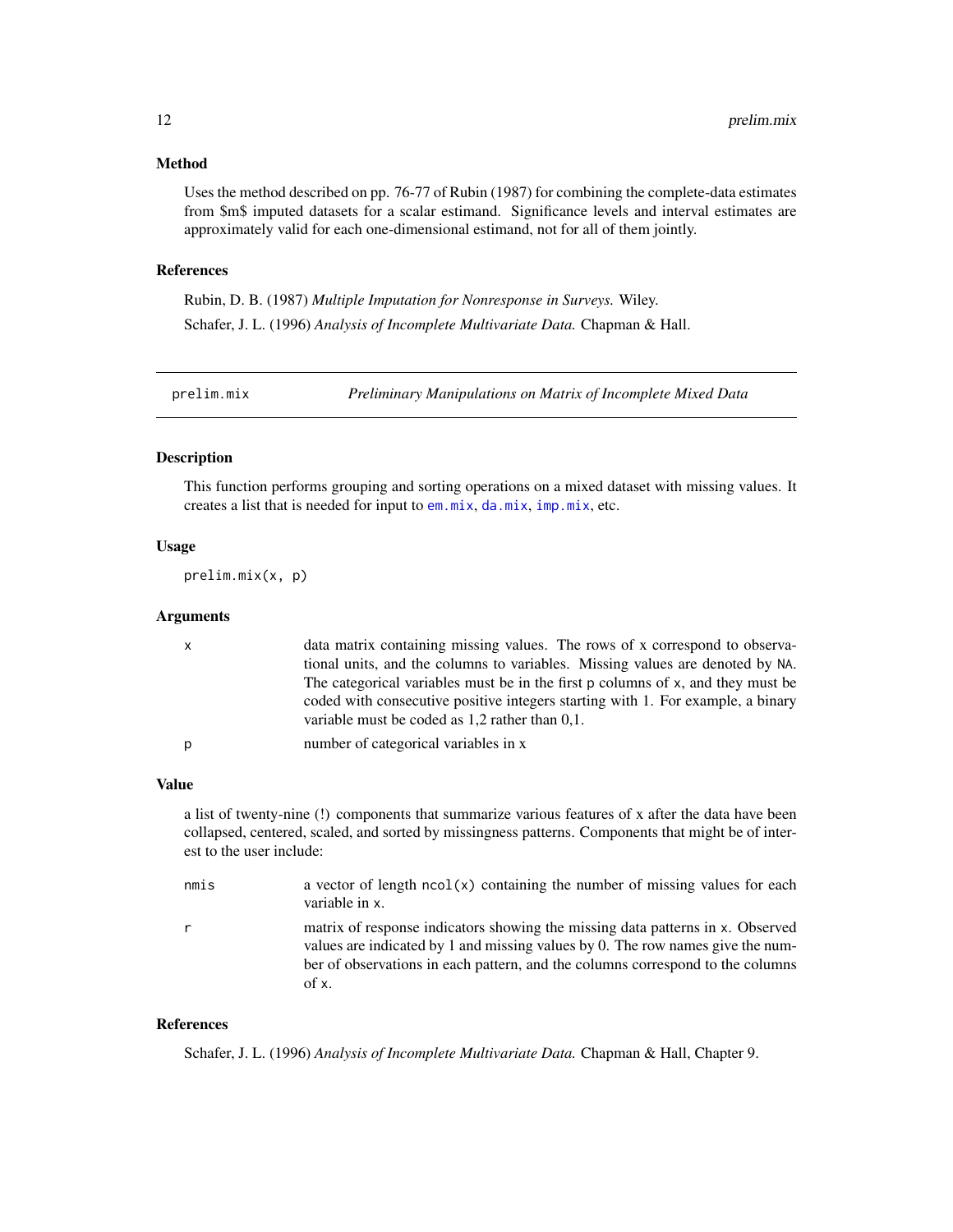#### <span id="page-12-0"></span>rngseed and the contract of the contract of the contract of the contract of the contract of the contract of the contract of the contract of the contract of the contract of the contract of the contract of the contract of th

# See Also

[em.mix](#page-5-1), [ecm.mix](#page-4-1), [da.mix](#page-1-1), [dabipf.mix](#page-2-1), [imp.mix](#page-8-1), [getparam.mix](#page-7-1)

#### Examples

```
data(stlouis)
s <- prelim.mix(stlouis, 3) # do preliminary manipulations
s$nmis # look at nmis
s$r    # look at missing data patterns
```
<span id="page-12-1"></span>rngseed *Initialize Random Number Generator Seed*

#### Description

Initialize random number generator seed for mix package.

# Usage

rngseed(seed)

# Arguments

seed a positive number, preferably a large integer.

#### Value

NULL.

# Note

The random number generator seed must be set at least once by this function before the simulation or imputation functions in this package ([da.mix](#page-1-1), [imp.mix](#page-8-1), etc.) can be used.

stlouis *St. Louis Risk Research Project*

# Description

The St. Louis Risk Research Project was an observational study to assess the affects of parental psychological disorders on child development. In the preliminary study, 69 families with 2 children were studied.

#### Usage

data(stlouis)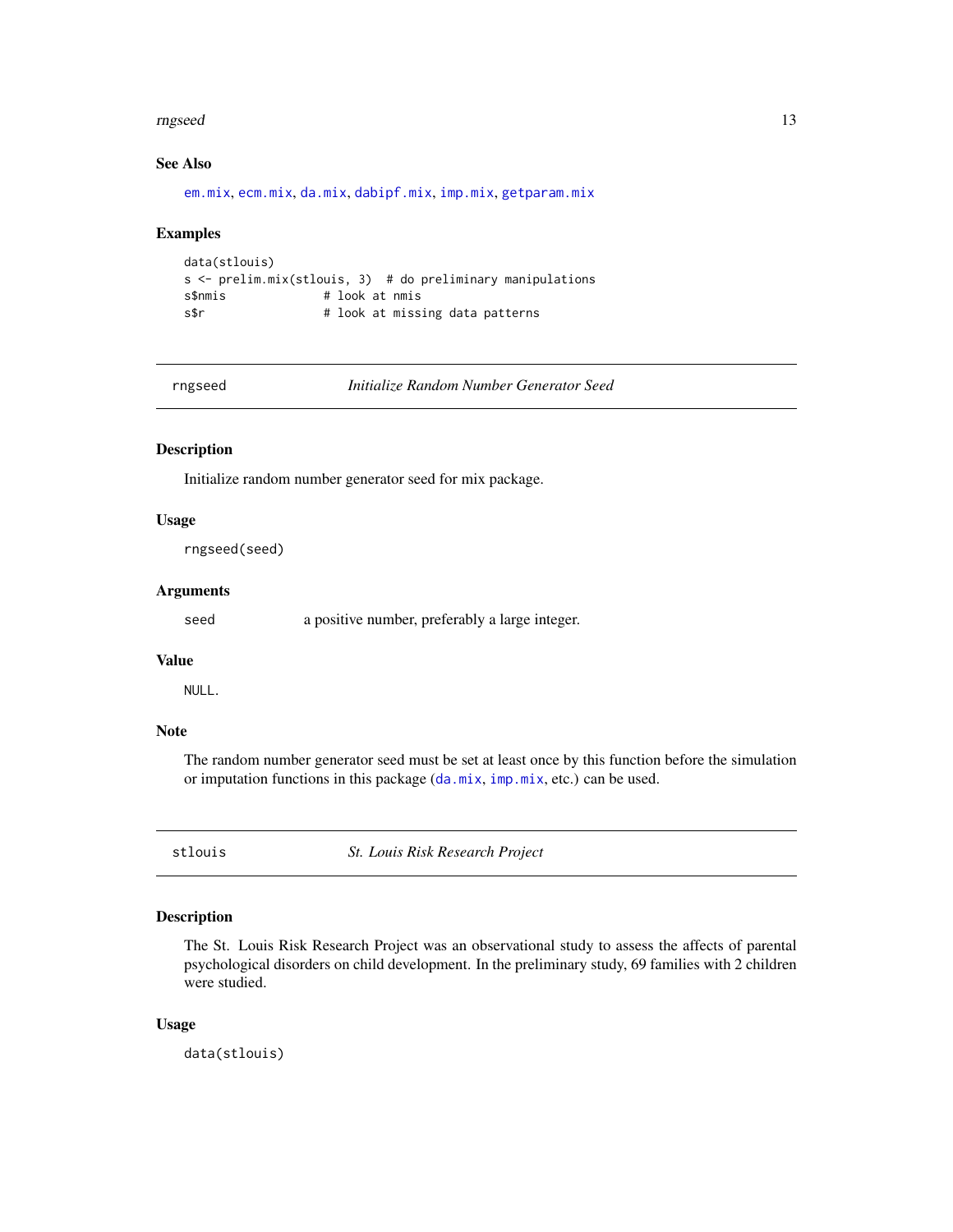14 stlouis and the state of the state of the state of the state of the state of the state of the state of the state of the state of the state of the state of the state of the state of the state of the state of the state of

# Format

This is a numeric matrix with 69 rows and 7 columns:

| G              | Parental risk group    |
|----------------|------------------------|
| D1             | Symptoms, child 1      |
| D <sub>2</sub> | Symptoms, child 2      |
| R1             | Reading score, child 1 |
| V1             | Verbal score, child 1  |
| R <sub>2</sub> | Reading score, child 2 |
| V <sub>2</sub> | Verbal score, child 2  |
|                |                        |

The parental risk group was coded 1, 2 or 3, from low or high, and the child symptoms  $1 =$  low or 2 = high. Missing values occur on all variables except G.

# Source

Little, R. J. A. and Schluchter, M. D. (1985), Maximum-likelihood estimation for mixed continuous and categorical data with missing values. *Biometrika*, 72, 492–512.

Schafer, J. L. (1996) *Analysis of Incomplete Multivariate Data.* Chapman & Hall. pp. 359–367.